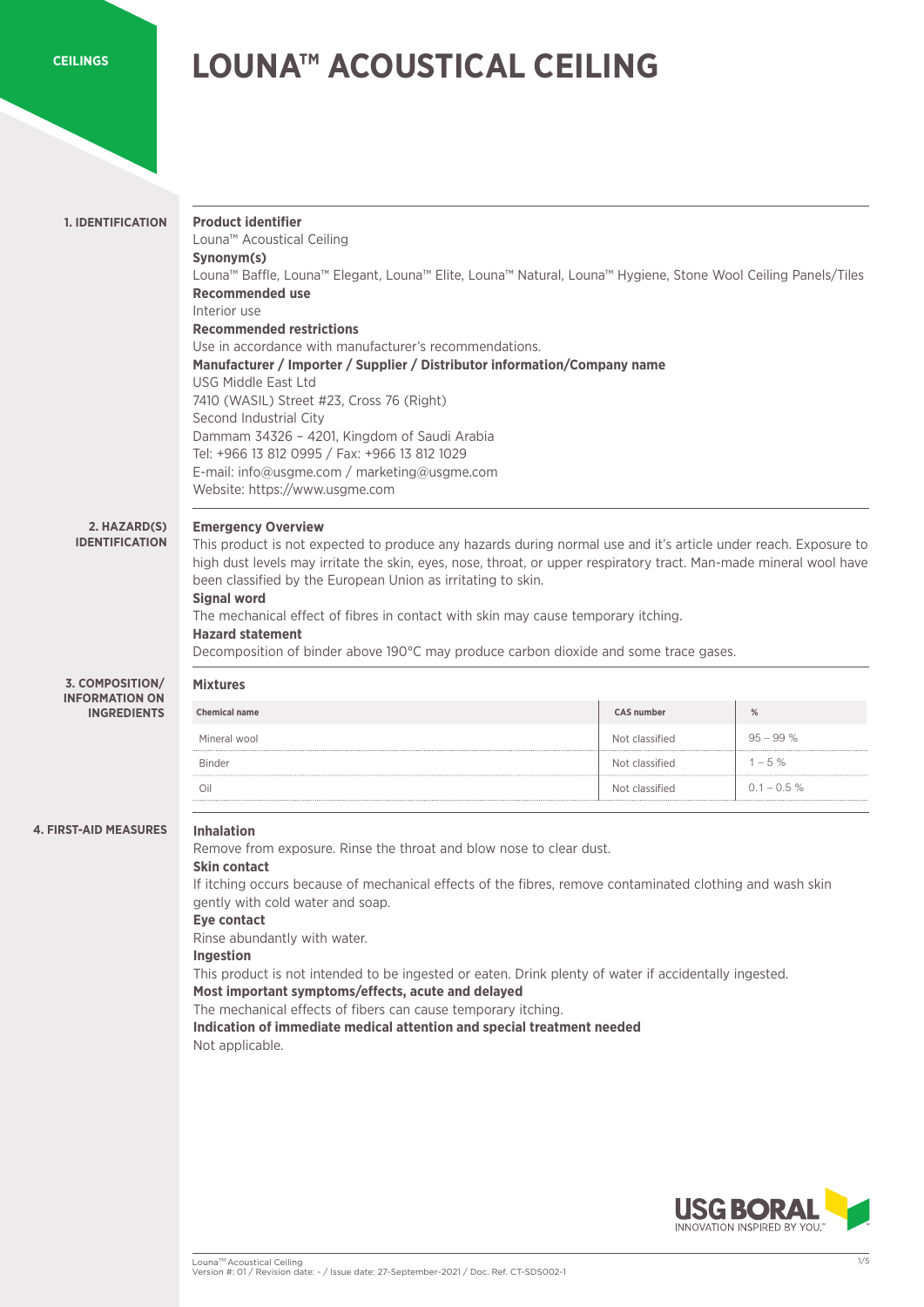| <b>5. FIRE-FIGHTING</b><br><b>MEASURES</b>                                     | Suitable extinguishing media<br>There are no special demand for extinguishing media. Normal extinguishing media can be used.<br>Unsuitable extinguishing media<br>Not applicable.<br>Specific hazards arising from the chemical<br>Not applicable.<br>Special protective equipment and precautions for fire fighters<br>Selection of respiratory protection for fire fighting: follow the general fire precautions indicated in the<br>workplace. Self-contained breathing apparatus and full protective clothing must be worn in case of fire.<br>Fire-fighting equipment/instructions<br>Use standard fire fighting procedures and consider the hazards of other involved materials.<br><b>Specific methods</b><br>Cool material exposed to heat with water spray and remove it if no risk is involved.<br>No unusual fire or explosion hazards noted.                                  |                                                                   |  |
|--------------------------------------------------------------------------------|-------------------------------------------------------------------------------------------------------------------------------------------------------------------------------------------------------------------------------------------------------------------------------------------------------------------------------------------------------------------------------------------------------------------------------------------------------------------------------------------------------------------------------------------------------------------------------------------------------------------------------------------------------------------------------------------------------------------------------------------------------------------------------------------------------------------------------------------------------------------------------------------|-------------------------------------------------------------------|--|
| <b>6. ACCIDENTAL</b><br><b>RELEASE MEASURES</b>                                | Personal precautions, protective equipment and emergency procedures<br>See Section 8 of the SDS for Personal Protective Equipment.<br>Methods and materials for containment and cleaning up<br>Vacuum cleaner or dampen down with water spray prior to brushing up.<br><b>Environmental precautions</b><br>Not applicable.                                                                                                                                                                                                                                                                                                                                                                                                                                                                                                                                                                |                                                                   |  |
| <b>7. HANDLING AND</b><br><b>STORAGE</b>                                       | <b>Precautions for safe handling</b><br>When installing insulation in unventilated spaces a suitable disposable face-mask should be used. When<br>handling product, cover exposed skin. Wear goggles when working with product overhead. Dispose of waste in<br>accordance with local regulations. Clean area using vacuum equipment. If itching occurs, it may be lessened by<br>rinsing in cold water before washing.<br>Conditions for safe storage, including any incompatibilities<br>Store in a cool, dry, well-ventilated place. Keep away from incompatible materials, open flames and high<br>temperatures. Keep away from moisture. Protect product from physical damage.                                                                                                                                                                                                       |                                                                   |  |
| <b>8. EXPOSURE</b><br><b>CONTROLS/</b><br><b>PERSONAL</b><br><b>PROTECTION</b> | Components                                                                                                                                                                                                                                                                                                                                                                                                                                                                                                                                                                                                                                                                                                                                                                                                                                                                                | Value                                                             |  |
|                                                                                | Mineral wool fibre                                                                                                                                                                                                                                                                                                                                                                                                                                                                                                                                                                                                                                                                                                                                                                                                                                                                        | 1 fibre/cm <sup>3</sup> (FI, SWE, LT)                             |  |
|                                                                                | Inorganic dust                                                                                                                                                                                                                                                                                                                                                                                                                                                                                                                                                                                                                                                                                                                                                                                                                                                                            | 10 mg/m <sup>3</sup> (FI, SWE, LT) and 0,4 mg/m <sup>3</sup> (PL) |  |
|                                                                                | Appropriate engineering controls personal protective equipment<br>Individual protection measures, such as personal protective equipment.<br>Eye/face protection<br>Wear approved safety goggles.<br><b>Skin protection</b><br>Cover exposed skin.<br><b>Hand protection</b><br>It is a good industrial hygiene practice to minimize skin contact. For prolonged or repeated skin contact use<br>suitable protective gloves to avoid itching in conformity with EN 388.<br><b>Other</b><br>Normal work clothing (long sleeved shirts and long pants) is recommended.<br><b>Respiratory protection</b><br>When working in unventilated area or during operations which can generate emission of any dust, wear<br>disposable face mask. Type in accordance with EN 149 FFP2 is recommended.<br><b>Thermal hazards</b><br>None.<br><b>Environmental exposure controls</b><br>Not applicable. |                                                                   |  |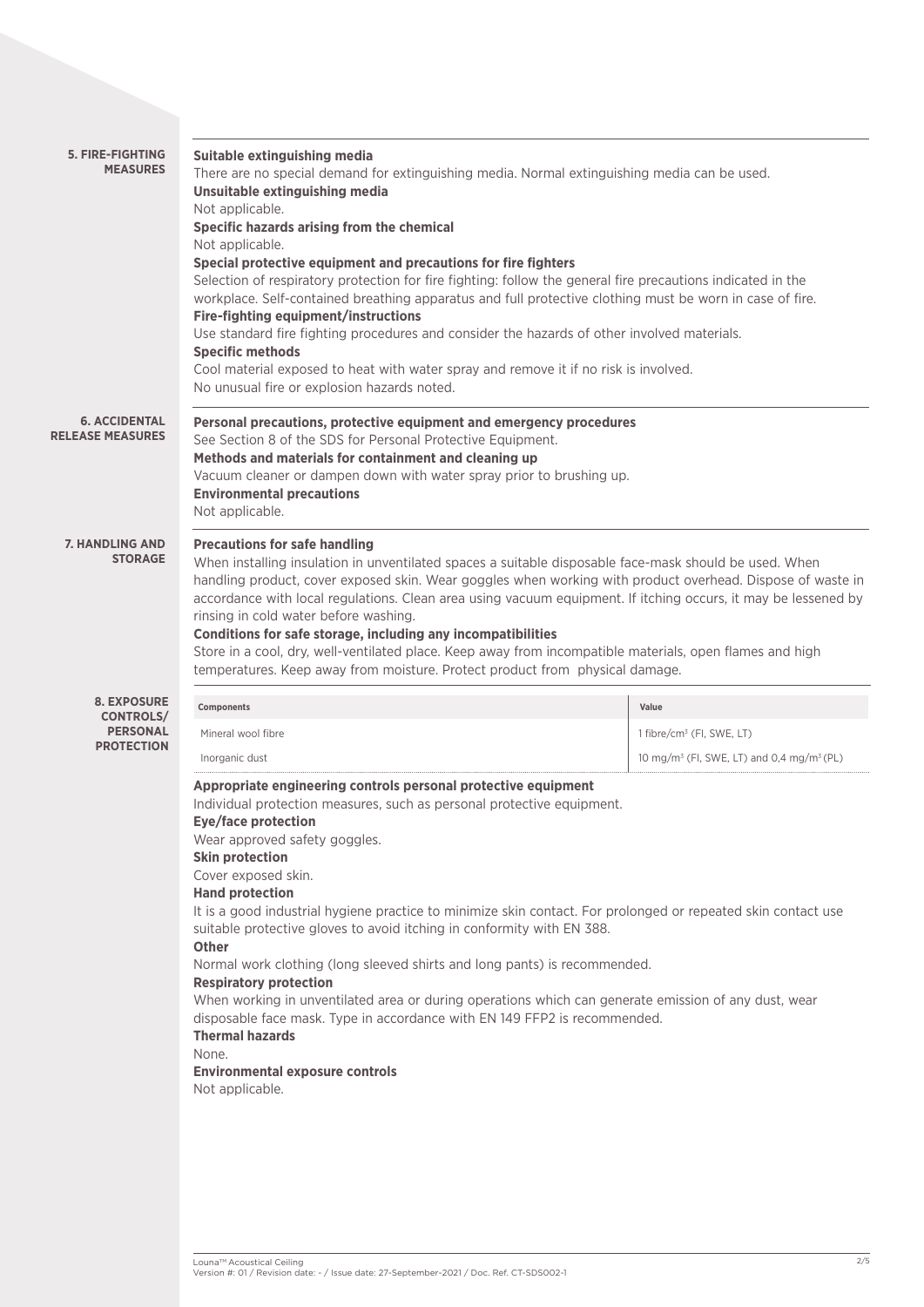| <b>9. PHYSICAL AND</b>                         | <b>Appearance</b>                                                                                 | <b>Vapor density</b>                                                                                         |  |
|------------------------------------------------|---------------------------------------------------------------------------------------------------|--------------------------------------------------------------------------------------------------------------|--|
| <b>CHEMICAL PROPERTIES</b>                     | Solid, fibrous, grey.                                                                             | Not applicable.                                                                                              |  |
|                                                | Odor                                                                                              | <b>Bulk density</b>                                                                                          |  |
|                                                | Odourless.                                                                                        | 90-180 kg/m <sup>3</sup>                                                                                     |  |
|                                                | <b>Odor threshold</b>                                                                             | Solubility(ies)                                                                                              |  |
|                                                | Not applicable.                                                                                   | The products are practically insoluble in water and                                                          |  |
|                                                | pH                                                                                                | organic solutions.                                                                                           |  |
|                                                | Not applicable.                                                                                   | Partition coefficient (n-octanol/water)                                                                      |  |
|                                                | Melting point/freezing point                                                                      | Not applicable.                                                                                              |  |
|                                                | Over 1000°C stone wool begins to soften and melt                                                  | <b>Auto-ignition temperature</b>                                                                             |  |
|                                                | Initial boiling point and boiling range                                                           | Not applicable.                                                                                              |  |
|                                                | Not applicable.                                                                                   | <b>Decomposition temperature</b>                                                                             |  |
|                                                | <b>Flash point</b>                                                                                | Not applicable.                                                                                              |  |
|                                                | Not applicable.                                                                                   | <b>Viscosity</b>                                                                                             |  |
|                                                | <b>Evaporation rate</b>                                                                           | Not applicable.                                                                                              |  |
|                                                | Not applicable.                                                                                   | <b>Explosive properties</b>                                                                                  |  |
|                                                | <b>Flammability (solid, gas)</b>                                                                  | Not applicable.                                                                                              |  |
|                                                | Non combustible.                                                                                  | <b>Oxidising properties</b>                                                                                  |  |
|                                                | Upper/lower flammability or explosive limits                                                      | Not applicable.                                                                                              |  |
|                                                | Not applicable.                                                                                   | <b>Other information</b>                                                                                     |  |
|                                                | <b>Vapor pressure</b>                                                                             | <b>Formaldehyde Emissions</b>                                                                                |  |
|                                                | Not applicable.                                                                                   | Complies with Class E1 for Formaldehyde Emissions.                                                           |  |
| <b>10. STABILITY AND</b>                       | <b>Reactivity</b>                                                                                 |                                                                                                              |  |
| <b>REACTIVITY</b>                              | Not applicable.                                                                                   |                                                                                                              |  |
|                                                | <b>Chemical stability</b>                                                                         |                                                                                                              |  |
|                                                | Not applicable.                                                                                   |                                                                                                              |  |
|                                                | <b>Possibility of hazardous reactions</b>                                                         |                                                                                                              |  |
|                                                | Not applicable.                                                                                   |                                                                                                              |  |
|                                                | <b>Conditions to avoid</b>                                                                        |                                                                                                              |  |
|                                                | Not applicable.                                                                                   |                                                                                                              |  |
|                                                | <b>Incompatible materials</b>                                                                     |                                                                                                              |  |
|                                                | Not applicable.                                                                                   |                                                                                                              |  |
|                                                | <b>Hazardous decomposition products</b>                                                           |                                                                                                              |  |
|                                                | None in normal condition of use.                                                                  |                                                                                                              |  |
|                                                | For high temperature uses:                                                                        |                                                                                                              |  |
|                                                |                                                                                                   | Thermal decomposition of binder starts above190°C releasing smelling/odorous gases. The duration and         |  |
|                                                |                                                                                                   | amount of release is dependent upon the thickness of insulation, binder content and the temperature applied. |  |
|                                                | During first heating, good ventilation or appropriate personal protection equipment are required. |                                                                                                              |  |
|                                                |                                                                                                   |                                                                                                              |  |
| <b>11. TOXICOLOGICAL</b><br><b>INFORMATION</b> | <b>Acute toxicity</b>                                                                             |                                                                                                              |  |
|                                                | Not toxic.                                                                                        |                                                                                                              |  |
|                                                | <b>Skin corrosion/irritation</b>                                                                  |                                                                                                              |  |
|                                                | The mechanical effect of fibres in contact with skin may cause temporary itching.                 |                                                                                                              |  |
|                                                | Serious eye damage/irritation                                                                     |                                                                                                              |  |
|                                                | May cause short-term mechanical irritation.                                                       |                                                                                                              |  |
|                                                | <b>Respiratory or skin sensitisation</b>                                                          |                                                                                                              |  |
|                                                | May cause short-term mechanical irritation.                                                       |                                                                                                              |  |
|                                                | <b>Germ cell mutagenicity</b>                                                                     |                                                                                                              |  |
|                                                | Not applicable.                                                                                   |                                                                                                              |  |
|                                                | <b>Carcinogenicity</b>                                                                            |                                                                                                              |  |
|                                                | Not applicable.                                                                                   |                                                                                                              |  |
|                                                | <b>Reproductive toxicity</b>                                                                      |                                                                                                              |  |
|                                                | Not applicable.                                                                                   |                                                                                                              |  |
|                                                | <b>STOT-single exposure</b>                                                                       |                                                                                                              |  |
|                                                | Not applicable.                                                                                   |                                                                                                              |  |
|                                                | <b>STOT-repeated exposure</b>                                                                     |                                                                                                              |  |
|                                                | Not applicable.                                                                                   |                                                                                                              |  |
|                                                | <b>Aspiration hazard</b>                                                                          |                                                                                                              |  |
|                                                | Not applicable.                                                                                   |                                                                                                              |  |
|                                                | <b>Other information</b>                                                                          |                                                                                                              |  |
|                                                | Not applicable.                                                                                   |                                                                                                              |  |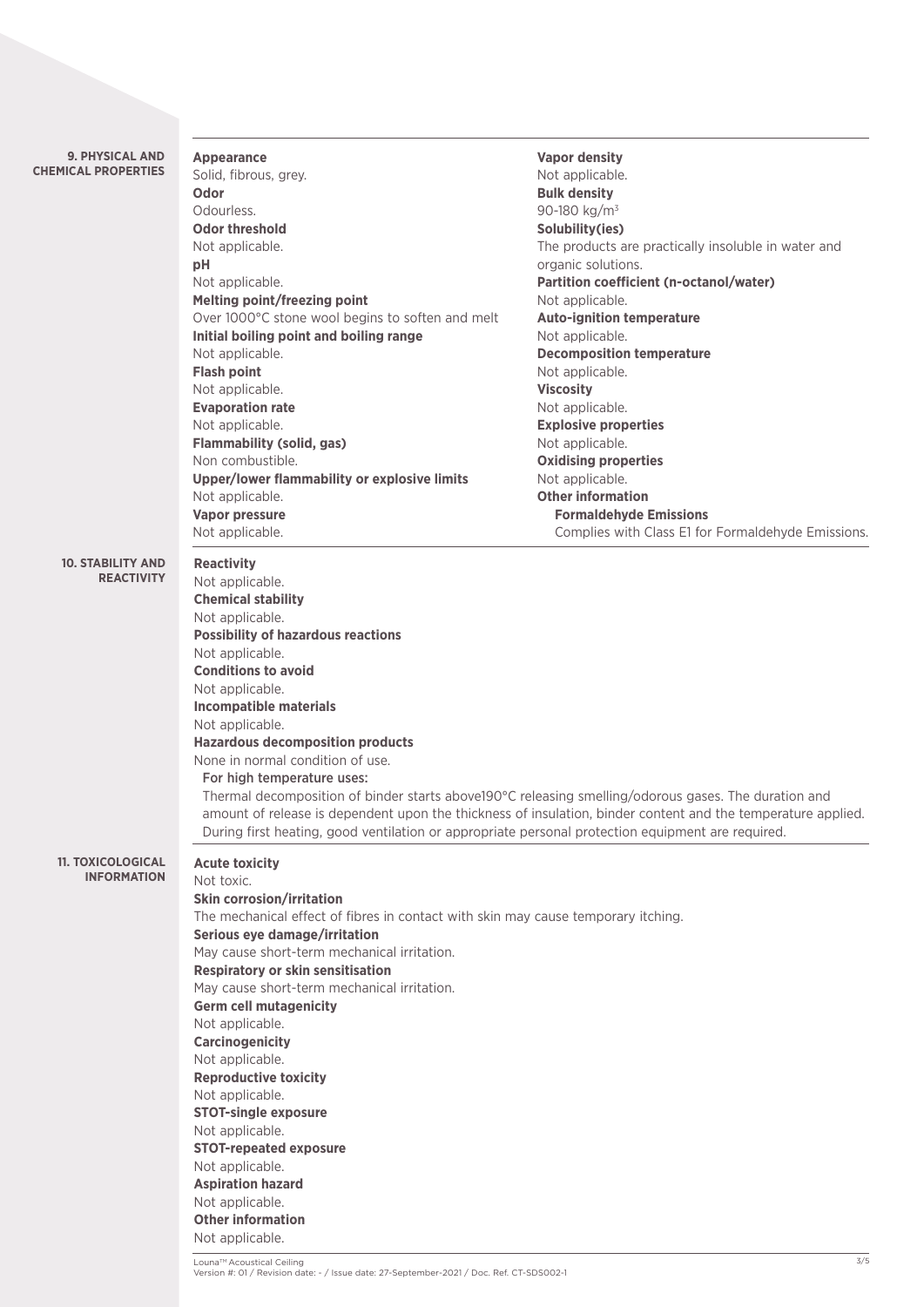| <b>12. ECOLOGICAL</b><br><b>INFORMATION</b>  | <b>Ecotoxicity</b><br>Not toxic.<br><b>Persistence and degradability</b><br>Persistent.<br><b>Bioaccumulative potential</b><br>A very small possibility for water species.<br><b>Mobility in soil</b><br>A very small possibility.<br><b>Other adverse effects</b><br>Not applicable.                                                                                                                                                                                                                                                |
|----------------------------------------------|--------------------------------------------------------------------------------------------------------------------------------------------------------------------------------------------------------------------------------------------------------------------------------------------------------------------------------------------------------------------------------------------------------------------------------------------------------------------------------------------------------------------------------------|
| <b>13. DISPOSAL</b><br><b>CONSIDERATIONS</b> | <b>Waste treatment methods</b><br>Stone wool waste is according to the European waste catalogue classified as non-hazardous waste (code 17 06<br>04) and can be disposed on a landfill for non-hazardous waste.<br><b>Local disposal regulations</b><br>Dispose of in accordance with local regulations.<br>Hazardous waste code<br>Not regulated.<br>Waste from residues / unused products<br>Dispose of in accordance with local regulations.<br><b>Contaminated packaging</b><br>Dispose of in accordance with local regulations. |
| <b>14. TRANSPORT</b><br><b>INFORMATION</b>   | <b>DOT</b><br>Not regulated as a hazardous material by DOT.<br><b>IATA</b><br>Not regulated as a dangerous good.<br><b>IMDG</b><br>Not regulated as a dangerous good.<br>Transport in bulk according to Annex II of MARPOL 73/78 and the IBC Code<br>Not applicable.                                                                                                                                                                                                                                                                 |
| <b>15. REGULATORY</b><br><b>INFORMATION</b>  | Saudi Arabian Inventory of Chemical Substance:<br>Not Classifed<br>Mineral wool<br>CAS#<br>CAS#<br>Not Classifed<br><b>Binder</b><br>CAS#<br>Not Classifed<br>Oil<br><b>Further information</b><br>The stone wool fibres meet the claims in Note Q according to the European Classification Regulation No<br>1272/2008 about classification, labelling and packaging (CLP). USG stone wool has no classification.                                                                                                                    |